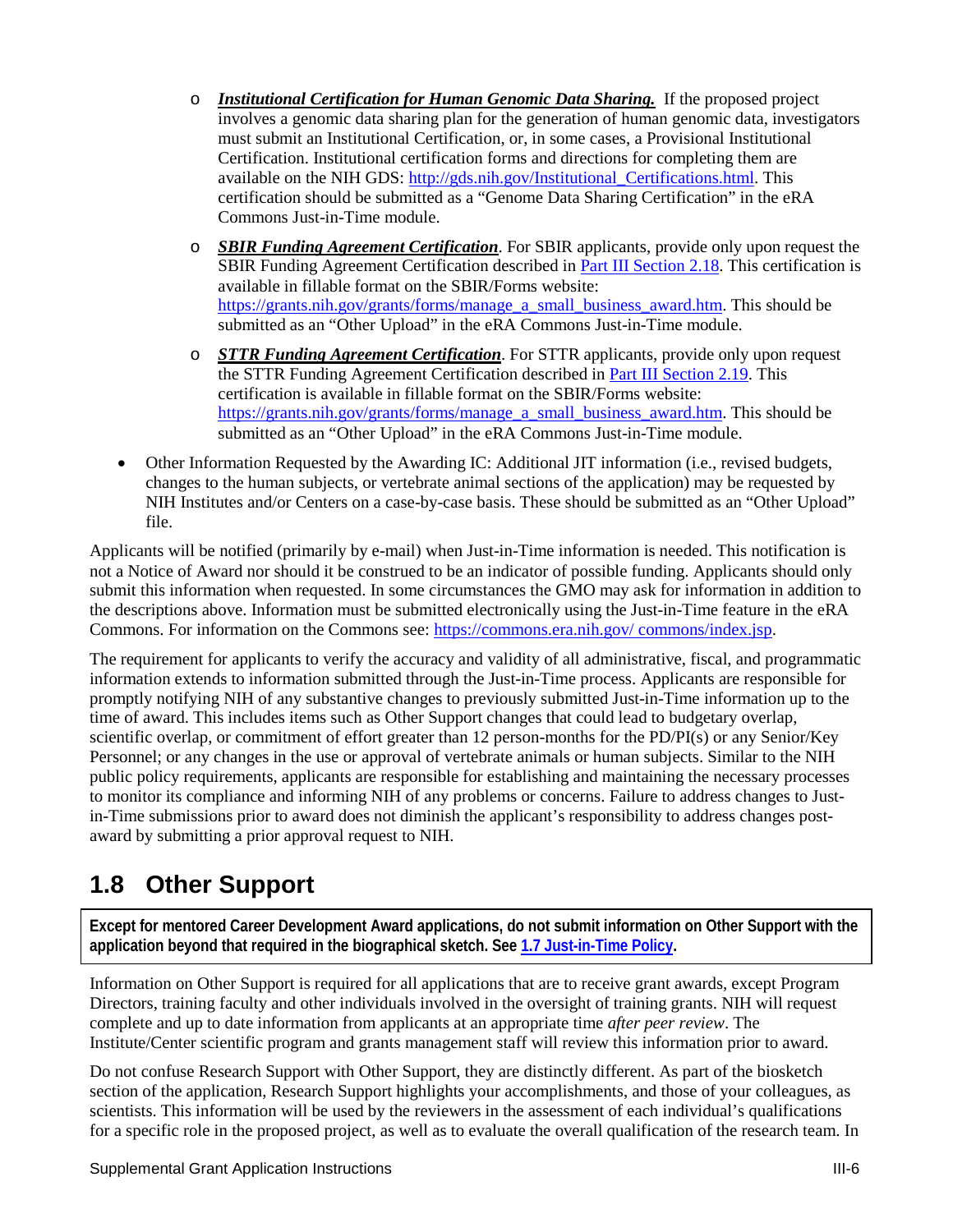contrast, Other Support information is required for all applications that are selected to receive grant awards and includes detailed financial information. NIH staff will request complete and up-to-date "Other Support" information *after* peer review. This information will be used to check that the proposed research is not already funded through other sources.

Information on Other Support is also required in the progress report for all senior/key personnel, excluding consultants, when there has been a change in active other support. Other Support is not required in progress reports for Program Directors, training faculty, and other individuals involved in the oversight of training grants.

#### **Other Support Policy**

Other Support includes all financial resources, whether Federal, non-Federal, commercial or institutional, available in direct support of an individual's research endeavors, including but not limited to research grants, cooperative agreements, contracts, and/or institutional awards. Training awards, prizes, or gifts are not included.

Information on Other Support assists awarding agency staff in the identification and resolution of potential overlap of support. Overlap, whether scientific, budgetary, or commitment of an individual's effort greater than 100 percent (i.e., 12 person months), is not permitted. The goals in identifying and eliminating overlap are to ensure that sufficient and appropriate levels of effort are committed to the project; that there is no duplication of funding for scientific aims, specific budgetary items, or an individual's level of effort; and that only funds necessary to the conduct of the approved project are included in the award.

Budgetary overlap occurs when duplicate or equivalent budgetary items (e.g., equipment, salary) are requested in an application but are already provided for by another source.

Commitment overlap occurs when a person's time commitment exceeds 100 percent (i.e., 12 person months), whether or not salary support is requested in the application. While information on other support is only requested for senior/key personnel (excluding consultants), no individuals on the project may have commitments in excess of 100 percent or 12 person months.

Scientific overlap occurs when: (1) substantially the same research is proposed in more than one application or is submitted to two or more different funding sources for review and funding consideration, or (2) a specific research objective and the research design for accomplishing that objective are the same or closely related in two or more applications or awards, regardless of the funding source. Potential scientific overlap is to be addressed by the SRG *only* by its identification in an Administrative Note in the Summary Statement.

**Resolution of Overlap.** Resolution of overlap occurs at the time of award in conjunction with applicant institution officials, the PD/PI, and awarding agency staff.

### **Other Support Information**

**Information on Other Support for competing applications should be submitted ONLY when requested by the NIH Institute/Center (IC).**

There is no form page for Other Support. Use the sample format provided on the Other Support Format Page. The samples are intended to provide guidance regarding the type and extent of information requested.

Follow the instructions below to complete the other support:

• **Other Support for Competing Applications:** Information on active and pending Other Support is required for senior/key personnel, excluding consultants. For individuals with no active or pending support, indicate "None." Neither the application under consideration nor the current PHS award for this project should be listed as Other Support. Do not include Other Support for individuals listed as "Other Significant Contributors" unless their involvement has changed so that they now meet the definition of "senior/key personnel." If the support is provided under a consortium/contractual arrangement or is part of a multiproject award, indicate the project number, PD/PI, and source for the overall project, and provide all other information for the subproject only.